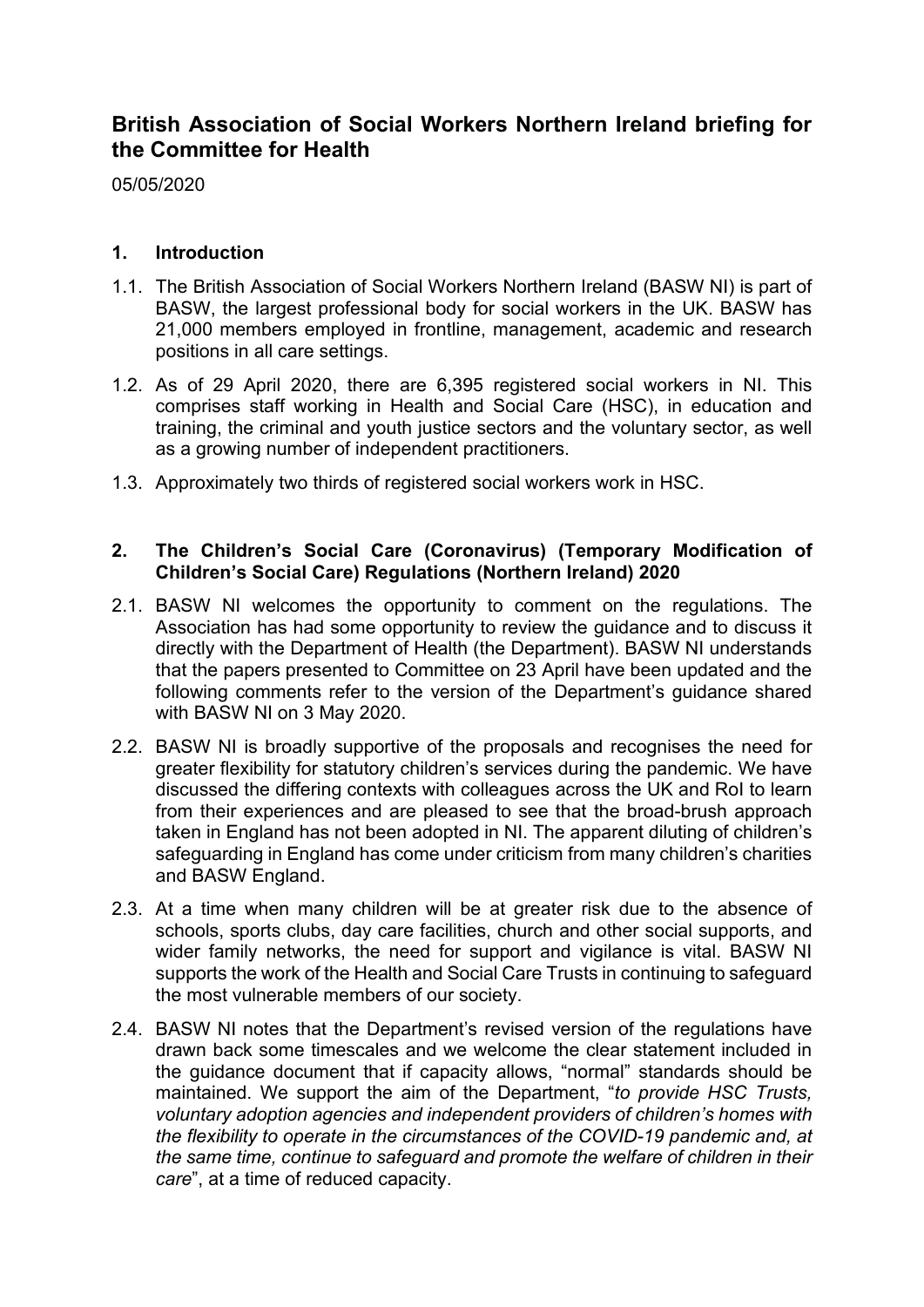- 2.5. We support the proposals that contact with children, families and carers should remain at pre-Covid 19 levels and that all decisions to reduce or increase will be based on a robust interagency (if relevant) risk assessment. Professional judgement is vital and will, as always, be the cornerstone of good practice. BASW NI has been calling for profession specific guidance since before the lockdown was announced. We therefore welcome the accountability and support these regulations give to practising social workers.
- 2.6. BASW NI also notes that since 23 April, the Department has consulted with the Health and Social Care Board, the HSC Trusts, VOYPIC, Children's Law Centre, and the Children's Commissioner, and has made subsequent revisions based on these discussions.
- 2.7. Turning to some specific sections in the Regulations, we are pleased to note that texting a young person as the sole means of contact has been addressed and the Department considers texting as a supplemental means of contact only. In certain circumstances texting is entirely appropriate but BASW NI would not support it as a sole means of communication. We also note that not every child/family has access to a computer/tablet and stable Wi-Fi and we support the proposal that in such cases HSC Trusts must supply such equipment to support remote contact. If it cannot, then home visits must be carried out in accordance with the care plan. In such cases social workers must have access to PPE.
- 2.8. The proposed changes to fast track new foster carers is a way to expand capacity at a time of increased need. We note that the Fast Track Barred List Check will be supplemented by a Full Enhanced Disclosure Check and is reliant upon Access NI continuing to process applications within normal time scales. If that situation were to change due to capacity issues within Access NI, urgent action would be required to review this measure. We understand that many of the people this will cover will already have Access NI checks completed, for example, schoolteachers and childminders.
- 2.9. As we understand, many Looked After Children (LAC) reviews have been stood down in the past 7 weeks and members note that clear operational guidance will be required to reassure staff that the LAC Reviews that were stood down due to Covid-19 are not put into a backlog. It is BASW NI's view that it would be very difficult, if not impossible, to clear such a backlog going forward in the next three to six months.
- 2.10.We note that the Department has strengthened the section on supports to care leavers, and we have been assured that no care leaver will be disadvantaged or face the loss of services as a result of changes to regulations. Time frames for review of pathway plans can increase from six to nine months but this is a guide not a target. As throughout, all decisions to vary the frequency of contact or reviews will be based on robust risk assessments.
- 2.11.The regulations have been revised in relation to secure accommodation applications given the Courts continue to hear applications and so normal time frames for same have been maintained.
- 2.12.BASW NI notes there is a six-month limit for the regulations and the Association supports a tight time-scale for these significant changes. However, given we know the time frame for the surge in demand for social work services will differ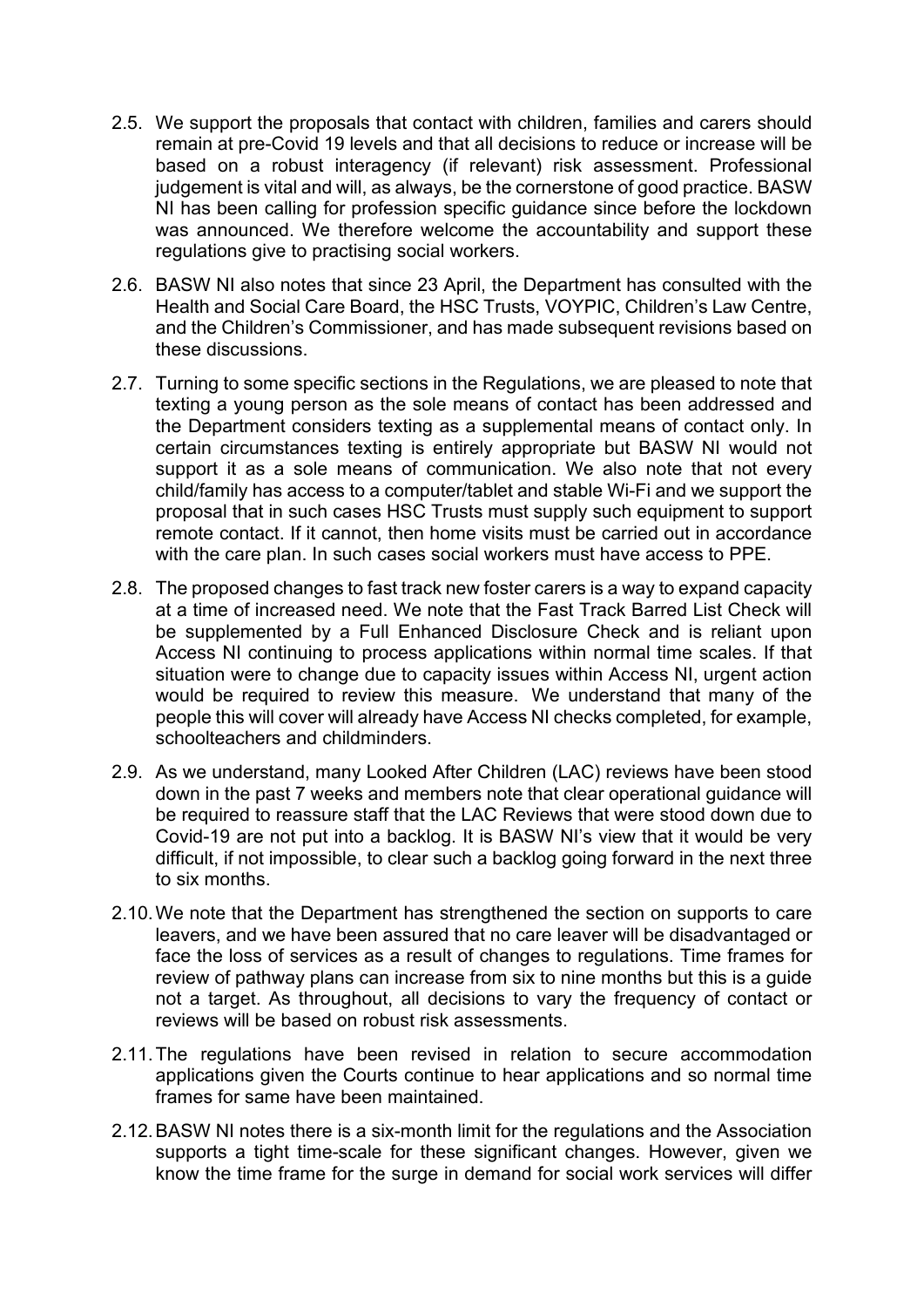to the acute surge, when the curve flattens for hospital admissions and deaths, the focus will need to shift to the community response. It is therefore essential the Department prepares new proposals which set out the specific social work response and recovery for six and twelve months hence. BASW NI would welcome the opportunity to work collaboratively on these plans.

2.13.Finally, the draft regulations shared with BASW NI make twenty separate references to existing legislation being amended in line with "guidance issued by the Department". Following approval of the Statutory Rule and the associated guidance it is essential the Committee for Health is appraised of any subsequent amendments to the guidance during the six months the modifications are in place.

# **3. Service Delivery During the Pandemic**

- 3.1. On 11 March BASW NI wrote to the Chief Social Work Officer, the Health and Social Care Board Director of Social Care and Children, and the Executive Directors of Social Work, highlighting the need for tailored guidance for social workers to minimise the risk posed by COVID-19 to social workers & service users. The Association explained the existing Public Health Agency guidance fell far short in terms of recognising the unique functions undertaken by social workers, most notably responsibilities regarding the care of looked after children in residential facilities.
- 3.2. Guidance has since been produced by the Department for Health (the Department) on issues including residential children's homes, homeless providers, foster carers and domiciliary care.
- 3.3. During the period of lockdown, the vast majority of engagement with service users has been conducted via telephone and video call services. However, home visits continue in a relatively small number of high-risk cases, primarily for child safeguarding and mental health assessments.
- 3.4. No practice guidance has been provided in relation to social work home visits during the pandemic.

#### **4. Personal Protective Equipment (PPE)**

- 4.1. At the beginning of the outbreak there was widespread concern amongst social workers at a lack of availability of PPE for those continuing to undertake homevisits.
- 4.2. On 8 April BASW NI wrote to the Minister for Health, outlining the need for adequate provision of PPE, and, in light of shortcomings in the Public Health England guidance on the use of PPE, called for provision of guidance on the use of PPE in social work specific scenarios. The letter also highlighted the importance of ensuring social workers are included in priority testing for COVID-19.
- 4.3. By mid-April there appeared to be a fragmented approach to use of PPE. In the absence of regional guidance, each HSC Trust was taking its own approach,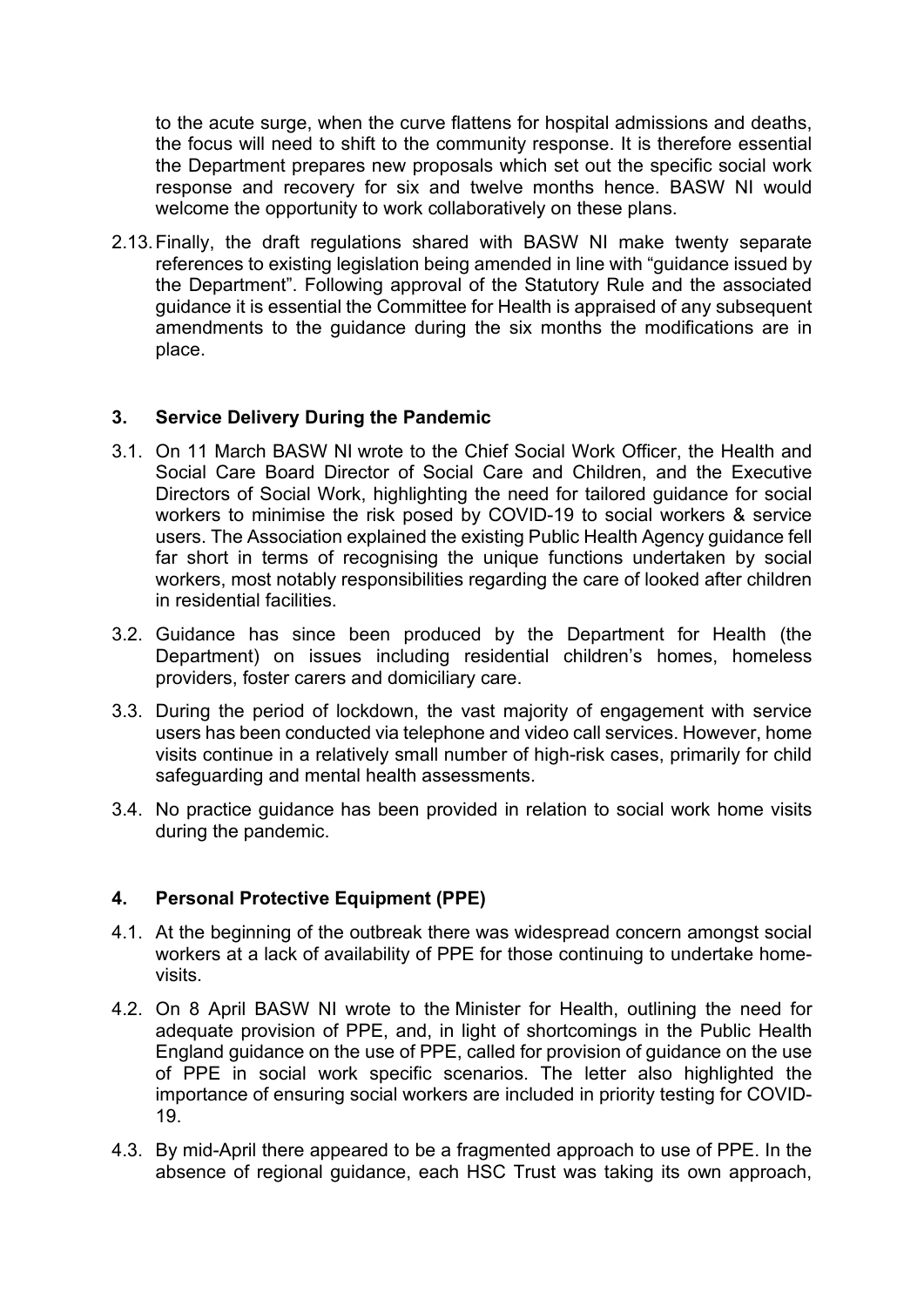leading to variation. BASW NI was informed by members of cases in which PPE was not available or where insufficient amounts of PPE were preventing changes of equipment between visits.

- 4.4. The explanation provided to the Committee for Health by the Public Health Agency on 16 April 2020 concerning guidance on use of PPE by social workers that its use should be determined on a case by case basis informed by a risk assessment, with an emphasis on erring on the side of caution and using PPE where there may be concern of asymptomatic infection—was helpful in clarifying the HSC position. Significant unease had resulted from the Chief Social Worker's statement to the Committee on 9 April that for much of social work activity it is not a requirement that staff use PPE.
- 4.5. The vast majority of social work home visits have been temporarily halted and in the relatively small number of high risk cases where visits continue, it is BASW NI's view that a risk assessment of the scenario and the reality that maintaining social distancing will be beyond the control of the social worker, would mandate the use of PPE in most if not all instances.
- 4.6. Recent reports from members indicate PPE is now available, as required, for social workers undertaking home visits.

# **5. Anticipated impacts on social work**

5.1. Since the outbreak of the coronavirus pandemic the vast majority of public discourse has centred on the impacts on health services with surge planning largely focused on ensuring adequate clinical capacity for treating COVID-19 patients. While necessary steps have been taken to ensure social work services continue to meet need at this time, it is expected that the impacts for social work will follow in a series of surges over the months, and potentially years, ahead. As the curve flattens in the acute and residential care settings a new curve of legacy impacts will develop which will require a social work response.

#### 5.2. Children's services

5.3. Department of Health figures highlighted a 38% decrease in referrals to children's services in the first three weeks of April 2020 compared to the same period in 2019. This is not reflective of the level of need, rather it is a result of many usual sources of referral simply not being in place to pick up children who need additional support or safeguards. There is emerging evidence to suggest that general referrals to children's services are increasing again. Increased reporting of domestic abuse incidents and four domestic homicides since the beginning of lockdown highlight a growth in domestic violence associated with lockdown. It is expected rates of child abuse and neglect will also increase during this period, and lead to a spike in referrals post-lockdown once services through which a significant percentage of referrals are made—including school attendance and GP/hospital visits—resume as normal.

#### 5.4. Mental Health Services

5.5. The mental health impacts resulting from the pandemic, with many individuals living in isolation for a prolonged period, are yet to be quantified. However, as a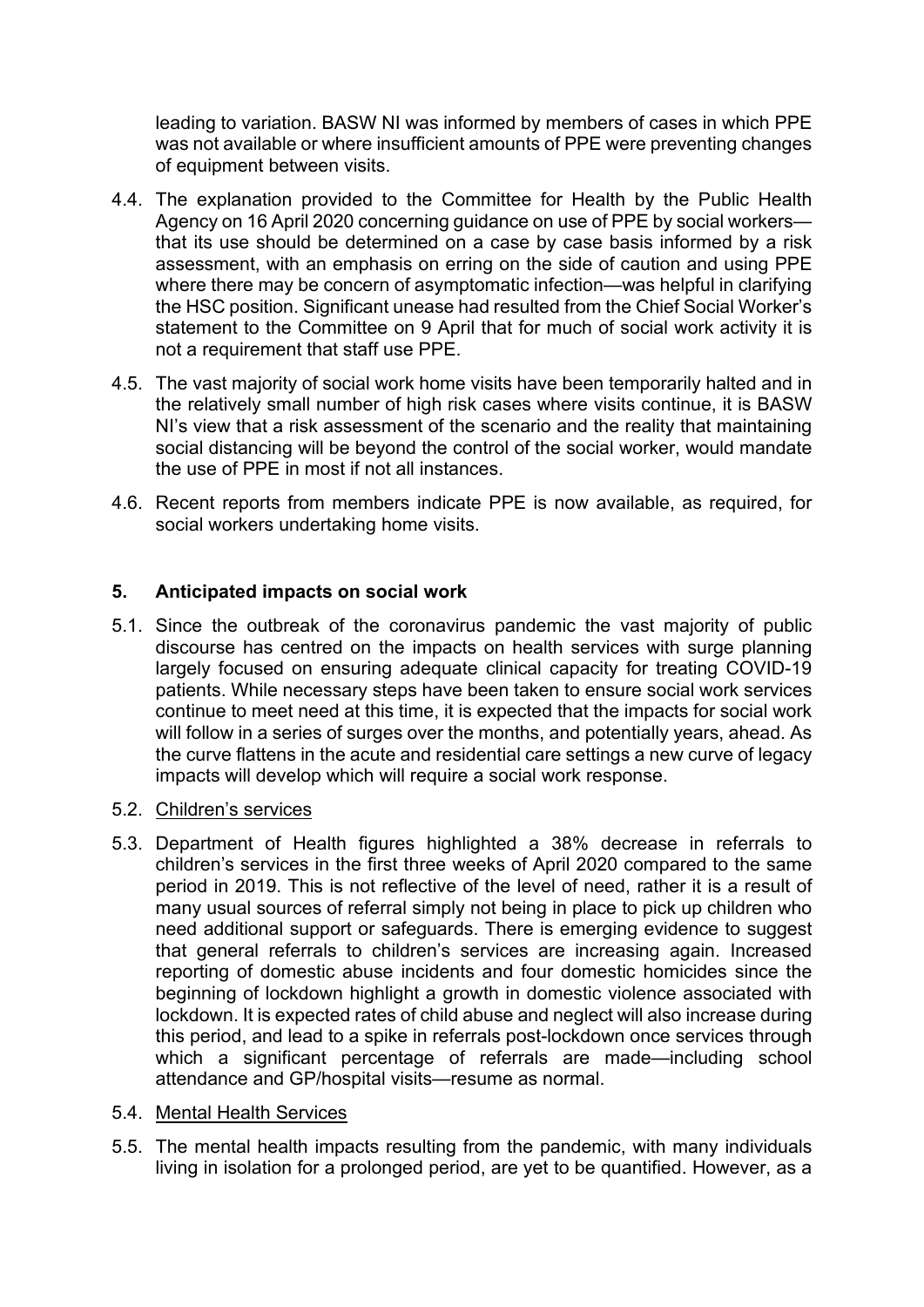post-conflict society we know of the significant psychological impacts associated with social upheaval, and the long-term mental health impacts when individuals don't have access to adequate support.

- 5.6. Mental health social work services should plan for, and significant investment should be allocated to address, an increase in rates of anxiety and depression associated with the lockdown, as well as a growth in mental health problems among individuals hospitalised or bereaved as a result of coronavirus.
- 5.7. We welcome the Minister's announcement of the Mental Health Champion and see this as a very proactive step. However, we will need significant investment in statutory and third sector services if we are to avoid a post-pandemic mental health crisis. For many years, mental health services have been the Cinderella services of HSC, often the first to be cut during years of efficiency savings.
- 5.8. Poverty
- 5.9. It has been established that economic deprivation has a major impact on mortality rates associated with COVID-19. The Office of National Statistics has reported the age-standardised mortality rate of deaths involving COVID-19 in the most deprived areas of England was 55.1 deaths per 100,000 population compared with 25.3 deaths per 100,000 population in the least deprived areas. Comparable figures are not published for NI.
- 5.10.Any long-term economic downturn, and associated growth in poverty, can be expected to lead to an increase in demand for social work services, particularly children's services. There is a clear link between a family's socio-economic circumstances and the chances that their children will experience neglect or abuse. Research published by Queen's University Belfast in 2017 highlights children living in the most deprived areas in NI are six times more likely to be placed on the Child Protection Register and four times more likely to become looked after by social services than those in the most affluent areas.
- 5.11.Furthermore, a growth in poverty will also be likely to worsen the mental health crisis. According to 2018 figures, NI had the highest suicide rate in the UK with 18.6 deaths per 100,000. Again, poverty is a key factor—incidents of suicide are disproportionately represented in the most deprived areas of NI. Of the 307 deaths by suicide in 2018, 64 were in the most deprived areas compared to 14 in the least deprived.

#### 5.12.Workforce capacity

- 5.13.Protecting staff and service users from Covid-19 is essential, and we note that current capacity, whilst not yet at crisis point within social work, is fluctuating. We have some information indicating sickness levels across the HSC Trusts, and even across services within Trusts, is vastly different. This added to wholly inadequate pre-coronavirus staffing levels, means that the system has little to no flex.
- 5.14.The anticipated growth in demand will further increase the pressures on services which existed prior to the COVID-19 outbreak. Pressure on children's services is particularly stark—in 2018/19 there were 3,281 children in the care of social services, the highest number since the introduction of the Children (NI) Order 1995 and a 33% increase in the ten years since 2008/09.